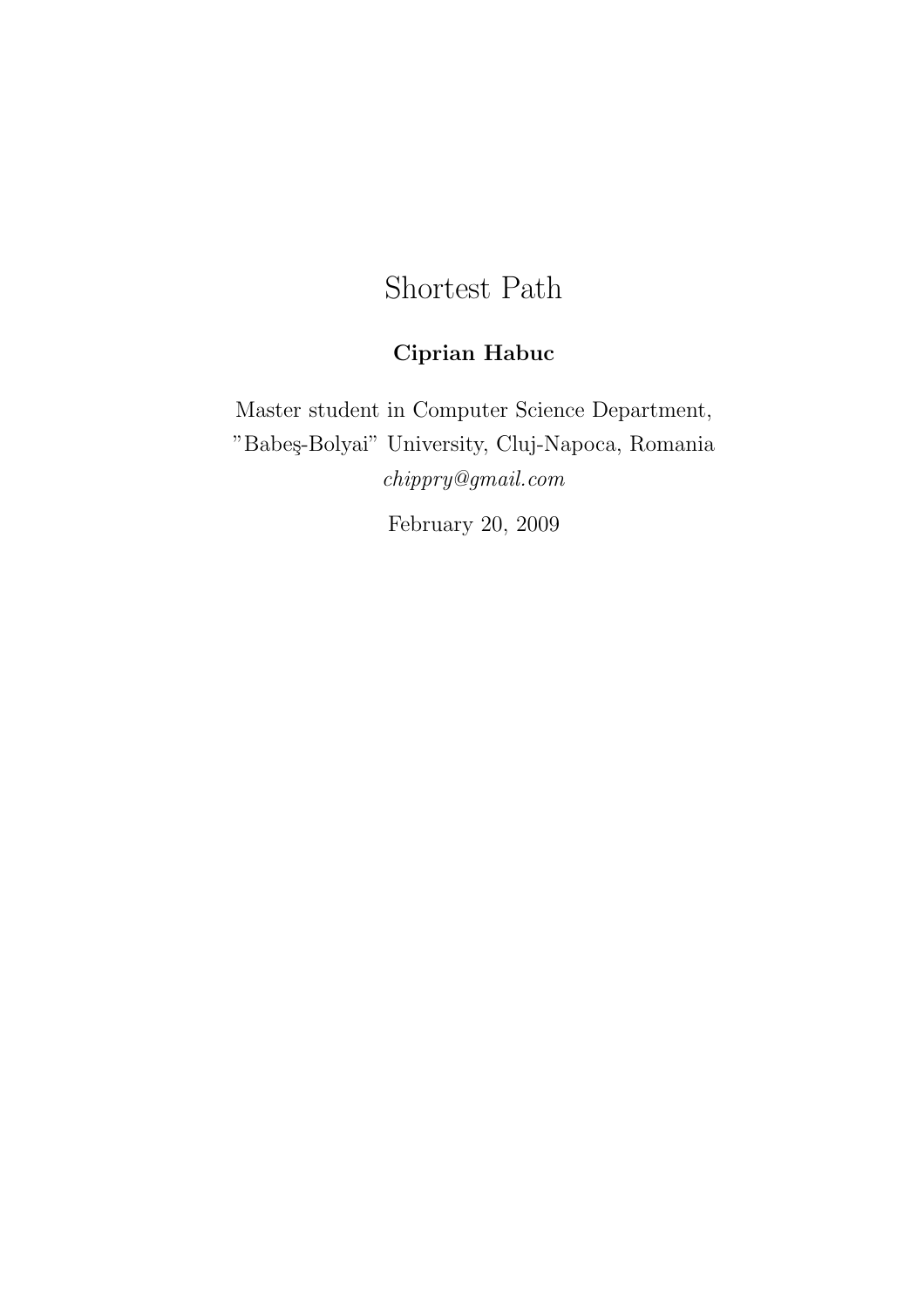### 1 Introduction

A maze is defined as a complex tour puzzle in the form of a complex branching passage through which the solver must find a route.

There are various types of mazes. One of the most interesting types is the perfect maze; it has no loops and no cell that can not be reached.

For generating mazes there are many algorithms. The most used are:

- Prim's algorithm
- $\bullet\,$ Kruskal's algoritm
- Recursive division

The most common ways for solving mazes are:

- Wall follower
- Tremaux's algoritm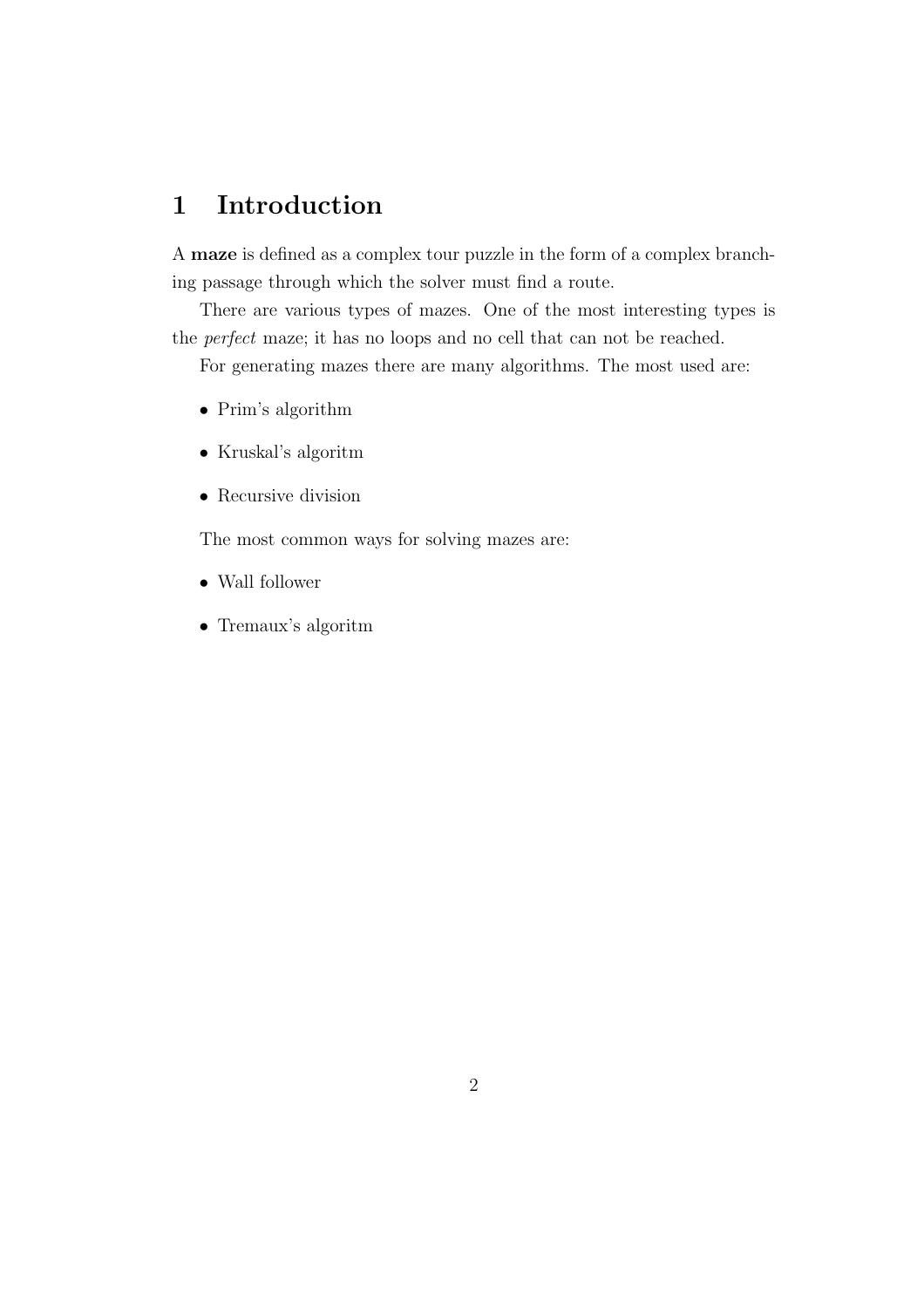### 2 Recursive division

One of the most simple way for generating a perfect maze is the recursive division. It starts with a rectangular space called chamber. Then build at random points two perpendicular walls that will divide the original chamber into four smaller chambers separated by the four walls. On three randomly chosed walls pick one cell-wide holes at random points. Continuing recursively this way until each cell represents a chamber a perfect maze will result.

This method is pictured in the following figure:

| original chamber | division by two<br>walls | holes in walls | continue<br>subdividing | completed |
|------------------|--------------------------|----------------|-------------------------|-----------|
|                  |                          |                |                         |           |
|                  |                          |                |                         |           |
|                  |                          |                |                         |           |

Figure 1: Ilustration of recursive division

The coresponding algorithm will be:

```
Algorithm 1 recursiveDivision(Chamber)
```

```
A, B, C, D \Leftarrow pickRandomly4Perpendicular Wallspick3HolesOn3OfThe WallsrecursiveDivision(A)
recursiveDivision(B)
recursiveDivision(C)recursiveDivision(D)
```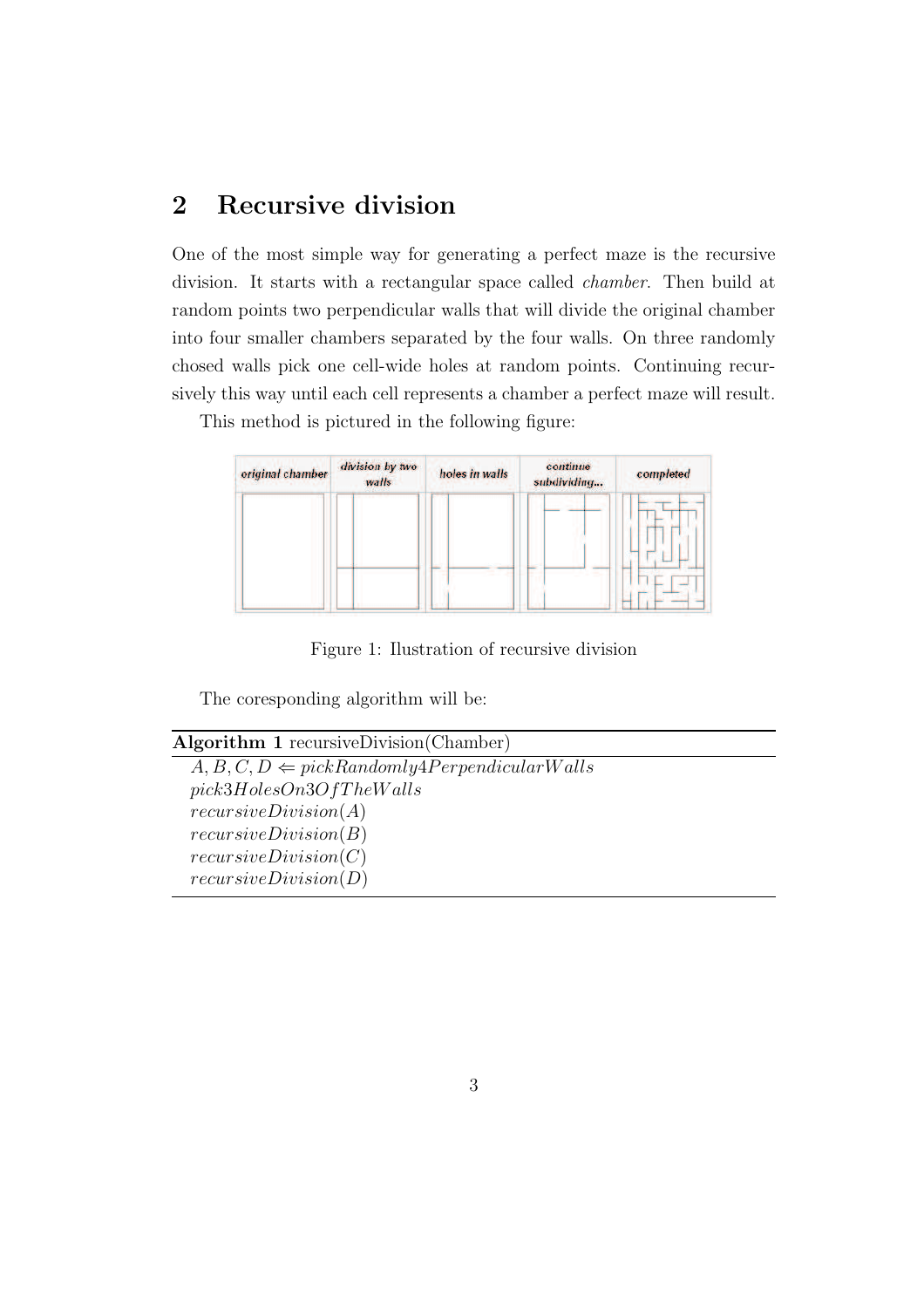### 3 Habuc's algorithm

Wouldn't it be useful to have a way for finding the shortest path for a perfect maze since the maze creation?

#### 3.1 Description

The algorithm starts by storing the entrance(initial) point of a rectangular  $space(chamber)$ . Then it picks two perpendicular walls that will produce four new smaller chambers: A, B, C, D. On three of them pick at random points one cell-wide cells. At this point depending on the position of these three points and the entrance and exit of the big chamber there are  $28(=4*(1+2+2+2))$  posibilities for the shortest path to be built. The rooms that has to be passed while following the shortest path will be recursively processed by this algorithm (storing key points) and the left ones may be processed by the recursive division algorithm. Finally it adds the exit point of the big chamber. Now the solver should join the neighbour points (that have a passage between them and no walls) with lines. This line represents the shortest path.

#### 3.2 Examples

The method can be described by the following algorithm: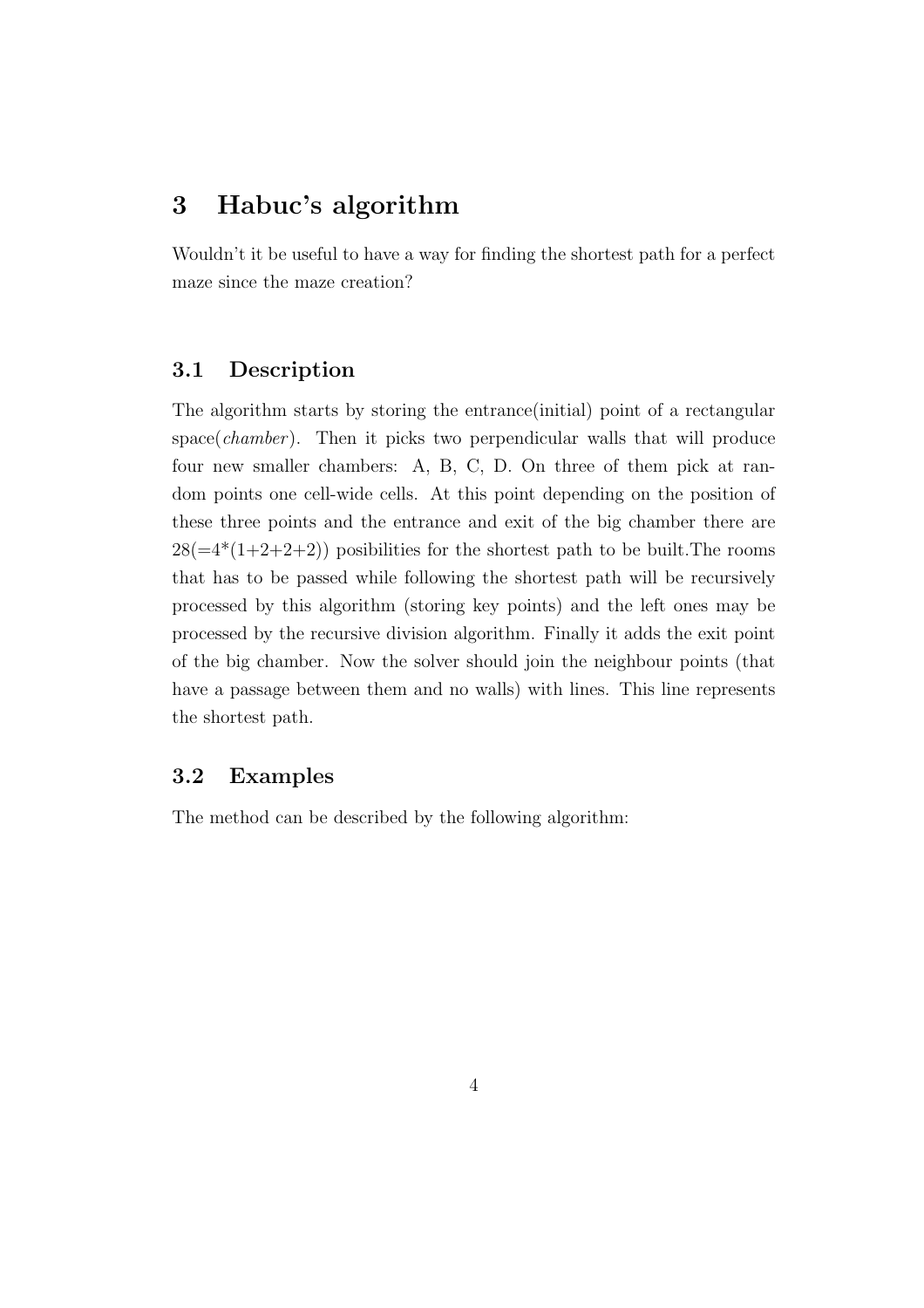#### Algorithm 2 habuc(Chamber)

shPList.add(Entrance) {add entrance point to the list }  $A, B, C, D \Leftarrow pickRandomly4Perpendicular Walls$  $pick3Holes(x, y, z)On3OfThe Walls$  $listComputsory \Leftarrow getListOfComputsoryChambers(x, y, z, Entrance, Ext)$  $listNotComputsory \Leftarrow getListOfNotComputsoryChambers(x, y, z, Entrance, Ext)$ for all  $X$  chamber in  $listComputsory$  do  $habuc(X)$ end for for all X chamber in  $listNotComputsory$  do recursiveDivision $(X)$ end for  $shPlist.add(Exit) {add exit}$  point to shP - list of key points}

Let the images speak:

secondsubimage - let's supose the entrance of the maze is the top-left point and the exit the bottom-right point

forthsubimage - after picking the for walls and the three holes it is obvious that there is no use for a solver to explore room B

 $f$ if thsubimage - the built maze and the stored shortest path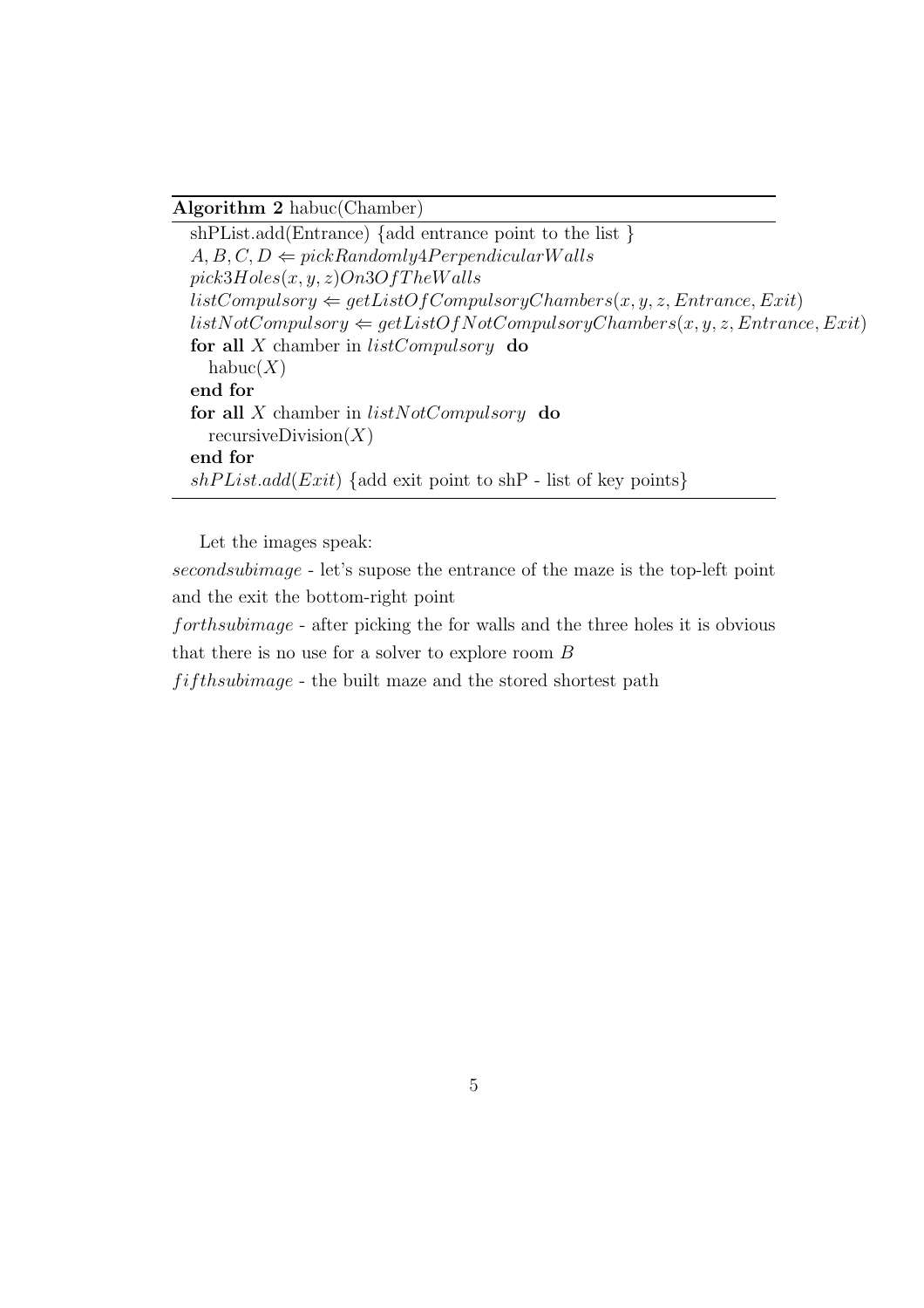





Figure 3: Perfect maze and shortest path